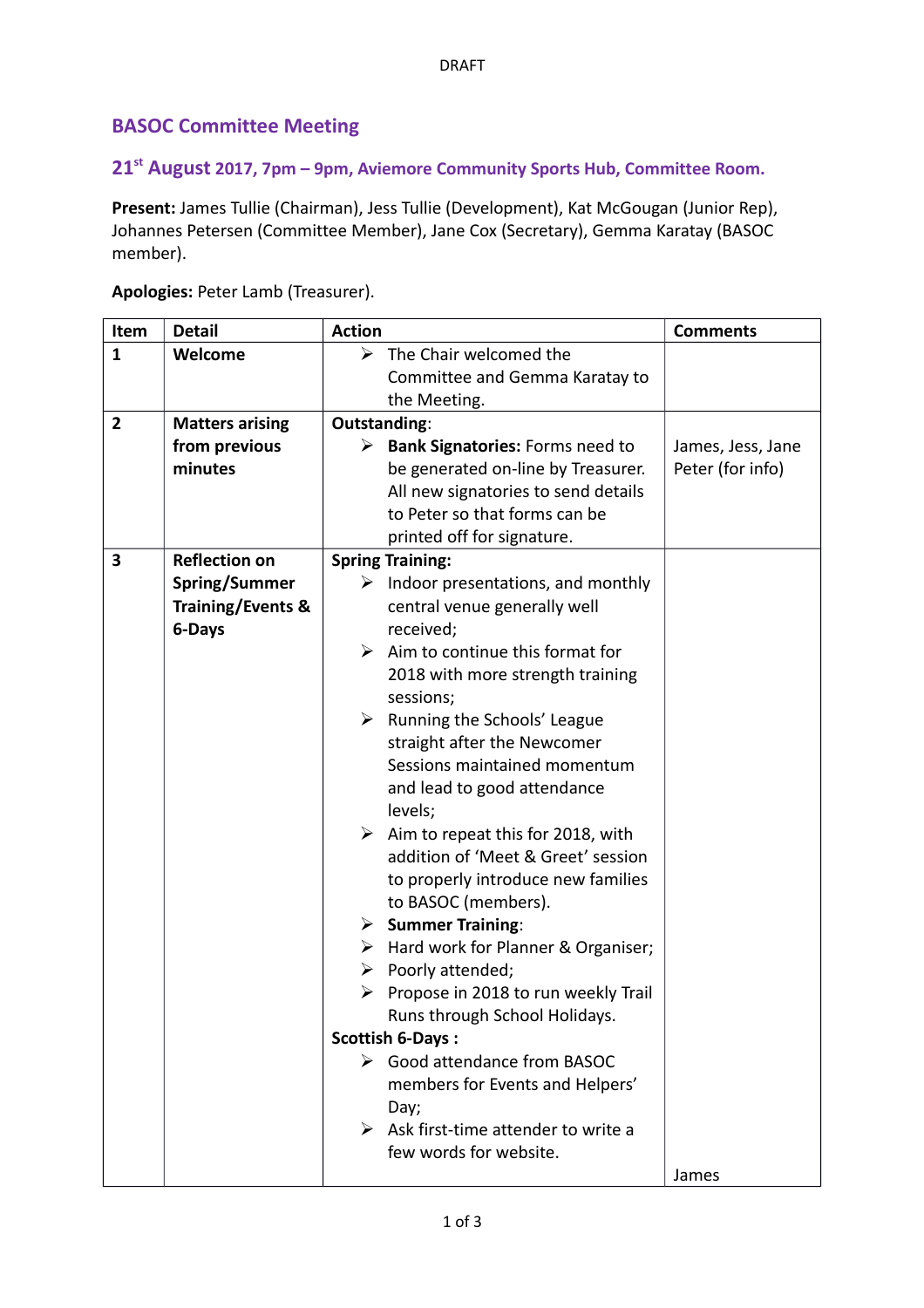| Item | <b>Detail</b>      | <b>Action</b>                                                 | <b>Comments</b>   |
|------|--------------------|---------------------------------------------------------------|-------------------|
| 4    | <b>WOLF Update</b> | $\triangleright$ All Events on track;                         |                   |
|      |                    | $\triangleright$ Request for BASOC to buy 10 more             | Johannes          |
|      |                    | kites @ £approx. £12 EACH;                                    | Peter (for info)  |
|      |                    | James & Jess will check if there are<br>➤                     | James/Jess        |
|      |                    | any more kites in store.                                      |                   |
| 5    | 2017/2018 Events   | Aim:                                                          |                   |
|      |                    | $\triangleright$ 2 X NNC Events;                              | Johannes          |
|      |                    | $\triangleright$ AGM Event (Nov);                             |                   |
|      |                    | $\triangleright$ Boxing Day Event (Dec);                      | James liaise with |
|      |                    |                                                               | Organiser/Planner |
|      |                    | $\triangleright$ Weekend Event (24 <sup>th</sup> Feb if it    |                   |
|      |                    | doesn't clash with MOR/INVOC);                                | James to check    |
|      |                    | > Training Weekend (10/11 Mar);                               |                   |
|      |                    | $\triangleright$ Schools' League;                             |                   |
|      |                    | Slimmed-down WOLF based<br>≻                                  |                   |
|      |                    | around SOL (23 <sup>rd</sup> Sep).                            |                   |
|      |                    | M&H junior Champs - offer to put<br>➤                         | James             |
|      |                    | this on again                                                 |                   |
|      |                    | <b>Additionally:</b>                                          |                   |
|      |                    | $\triangleright$ Liaise with other northern clubs to          | James             |
|      |                    | offer assistance/support for big                              |                   |
|      |                    | events planned for 2018 (British                              |                   |
|      |                    | Champs/Scottish Champs);                                      |                   |
|      |                    | $\triangleright$ Encourage BASOC members to                   |                   |
|      |                    | enter local INVOC & MOR Events.                               |                   |
| 6    | <b>Training</b>    | $\triangleright$ Ed's Sessions/Sep Tuesdays – focus           | Jess              |
|      | 2017/2018          | for WOLF;                                                     |                   |
|      |                    | > Oct/Nov Trg: one base (Glenmore?)                           |                   |
|      |                    | - focus for NNC;                                              |                   |
|      |                    | Dec/Jan: NNC;                                                 |                   |
|      |                    | > Feb (indoors): strength &/conditi                           |                   |
|      |                    | oning sessions & progression;                                 |                   |
|      |                    | $\triangleright$ Mar (one base): Tues O;                      |                   |
|      |                    | > Easter Hols: break/Tues Trail Run;                          |                   |
|      |                    | $\triangleright$ Post Easter: Tues Coaching,                  |                   |
|      |                    | Newcomers & Schools;                                          |                   |
|      |                    | $\triangleright$ Summer Hols: break/Tues Trail                |                   |
|      |                    | Run.                                                          |                   |
| 7    | <b>AGM</b>         | Saturday 25 <sup>th</sup> November @<br>$\blacktriangleright$ | James             |
|      |                    | Carrbridge. Time TBC.                                         |                   |
| 8    | <b>Mapping</b>     | 'Awards For All' bid successful;<br>➤                         | James meeting     |
|      |                    | $\triangleright$ £7000 available for map updates:             | Steve B           |
|      |                    | Newtonmore Town;<br>1.                                        |                   |
|      |                    | 2. Extend Glen Gynack to                                      |                   |
|      |                    | open hillside;                                                |                   |
|      |                    | Remap of Dunachtonmore;<br>3.                                 |                   |